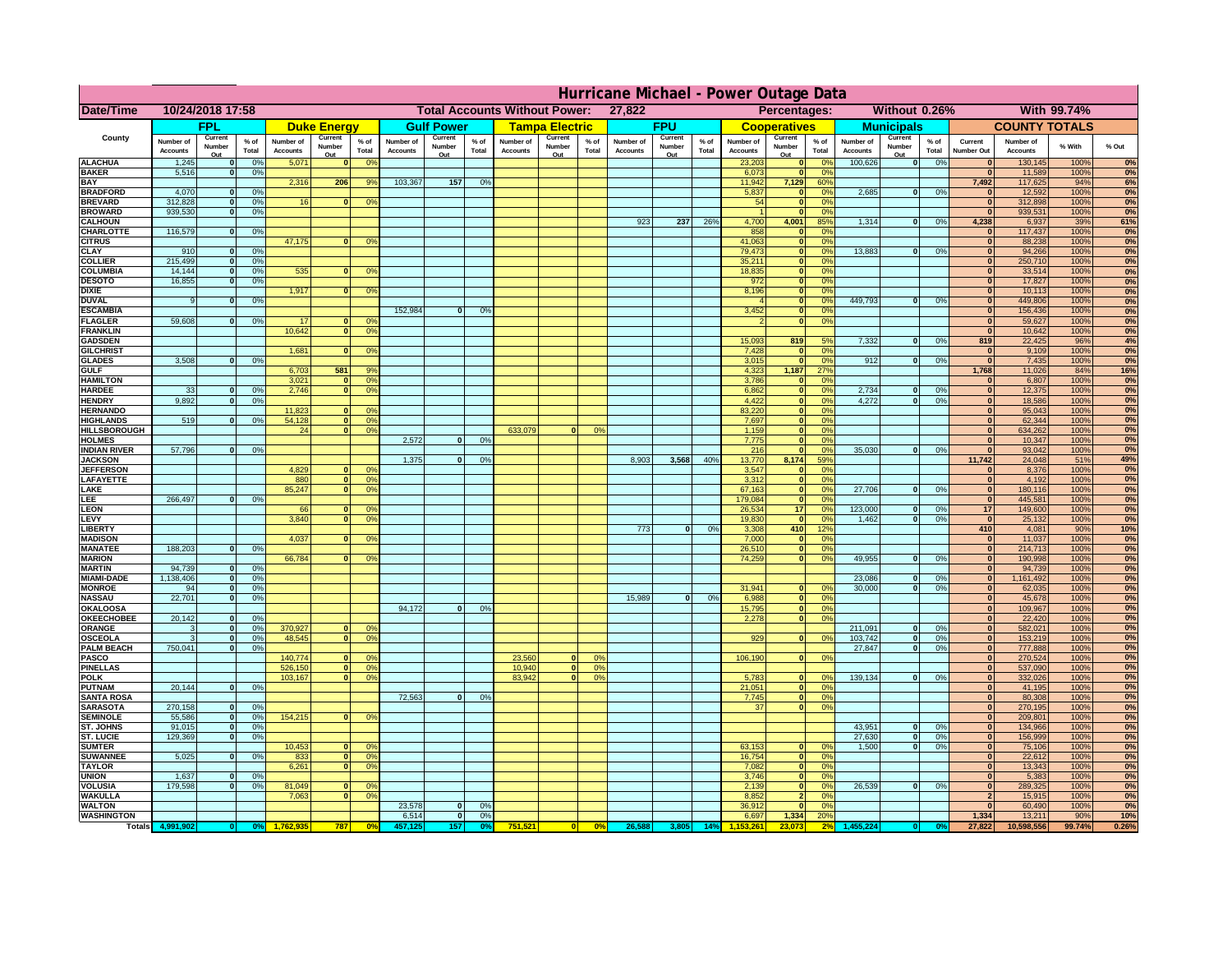# 10/24/2018 5:59 PM Hurricane Michael

| <b>Power Provider</b>                   | <b>County</b>       | <b>Number of Customers</b> | <b>Current Number Out</b> | <b>Outage Percentage</b> | <b>Estimated Restore Time</b> |
|-----------------------------------------|---------------------|----------------------------|---------------------------|--------------------------|-------------------------------|
| West Florida Electric Cooperative, Inc. | <b>JACKSON</b>      | 13,723                     | 8,127                     | 59.22%                   | >5 days                       |
| Gulf Coast Electric Cooperative, Inc.   | BAY                 | 11,942                     | 7,129                     | 59.70%                   | >5 days                       |
|                                         |                     |                            |                           |                          |                               |
| Florida Public Utilities Corporation    | <b>JACKSON</b>      | 8,903                      | 3,568                     | 40.08%                   | >5 days                       |
| West Florida Electric Cooperative, Inc. | CALHOUN             | 2,852                      | 2,312                     | 81.07%                   | >5 days                       |
| Gulf Coast Electric Cooperative, Inc.   | <b>CALHOUN</b>      | 1,848                      | 1,689                     | 91.40%                   | >5 days                       |
| West Florida Electric Cooperative, Inc. | <b>WASHINGTON</b>   | 4,260                      | 1,225                     | 28.76%                   | >5 days                       |
| Gulf Coast Electric Cooperative, Inc.   | <b>GULF</b>         | 4,323                      | 1,187                     | 27.46%                   | >5 days                       |
| Talquin Electric Cooperative, Inc.      | GADSDEN             | 15,093                     | 819                       | 5.43%                    | 72                            |
| <b>Duke Energy</b>                      | <b>GULF</b>         | 6,703                      | 581                       | 8.67%                    | TBD                           |
| Talquin Electric Cooperative, Inc.      | LIBERTY             | 3,308                      | 410                       | 12.39%                   | >5 days                       |
| Florida Public Utilities Corporation    | <b>CALHOUN</b>      | 923                        | 237                       | 25.68%                   | >5 days                       |
| Duke Energy                             | BAY                 | 2,316                      | 206                       | 8.89%                    | TBD                           |
|                                         |                     |                            |                           |                          |                               |
| <b>Gulf Power Company</b>               | BAY                 | 103,367                    | 157                       | 0.15%                    | $24$                          |
| Gulf Coast Electric Cooperative, Inc.   | <b>WASHINGTON</b>   | 2,437                      | 109                       | 4.47%                    | >5 days                       |
| Gulf Coast Electric Cooperative, Inc.   | <b>JACKSON</b>      | 47                         | 47                        | 100.00%                  | >5 days                       |
| Talquin Electric Cooperative, Inc.      | LEON                | 26,534                     | 17                        | 0.06%                    | 48                            |
| Talquin Electric Cooperative, Inc.      | <b>WAKULLA</b>      | 8,852                      | $\overline{2}$            | 0.02%                    | 24                            |
| Central Florida Electric Cooperative    | <b>ALACHUA</b>      | 875                        | $\pmb{0}$                 | 0.00%                    | TBD                           |
| Central Florida Electric Cooperative    | <b>DIXIE</b>        | 7,595                      | $\mathbf 0$               | 0.00%                    | TBD                           |
| Central Florida Electric Cooperative    | <b>GILCHRIST</b>    | 7,424                      | $\pmb{0}$                 | 0.00%                    | Restored                      |
| Central Florida Electric Cooperative    | LAFAYETTE           | 9                          | $\mathbf 0$               | 0.00%                    | <b>TBD</b>                    |
|                                         |                     |                            |                           |                          |                               |
| Central Florida Electric Cooperative    | LEVY                | 17,513                     | $\pmb{0}$                 | 0.00%                    | Restored                      |
| Central Florida Electric Cooperative    | <b>MARION</b>       | 9                          | $\mathbf 0$               | 0.00%                    | <b>TBD</b>                    |
| Chattahoochee Electric                  | GADSDEN             | 1,173                      | $\pmb{0}$                 | 0.00%                    | Restored                      |
| Choctawhatchee Electric Cooperative     | <b>HOLMES</b>       | 293                        | $\mathbf 0$               | 0.00%                    | Restored                      |
| Choctawhatchee Electric Cooperative     | <b>OKALOOSA</b>     | 15,795                     | $\pmb{0}$                 | 0.00%                    | Restored                      |
| Choctawhatchee Electric Cooperative     | <b>SANTA ROSA</b>   | 201                        | $\mathbf 0$               | 0.00%                    | Restored                      |
| Choctawhatchee Electric Cooperative     | <b>WALTON</b>       | 36,812                     | $\mathbf 0$               | 0.00%                    | Restored                      |
| City of Alachua                         | <b>ALACHUA</b>      | 4,426                      | $\pmb{0}$                 | 0.00%                    | <b>TBD</b>                    |
|                                         |                     |                            |                           |                          | TBD                           |
| City of Bartow                          | <b>POLK</b>         | 11,790                     | $\mathbf 0$               | 0.00%                    |                               |
| City of Blountstown                     | CALHOUN             | 1,314                      | $\mathbf 0$               | 0.00%                    | Restored                      |
| City of Bushnell                        | SUMTER              | 1,500                      | 0                         | 0.00%                    | TBD                           |
| City of Clewiston                       | <b>HENDRY</b>       | 4,272                      | $\mathbf 0$               | 0.00%                    | <b>TBD</b>                    |
| City of Fort Meade                      | <b>POLK</b>         | 2,379                      | $\pmb{0}$                 | 0.00%                    | TBD                           |
| City of Havana                          | <b>GADSDEN</b>      | 1,391                      | $\mathbf 0$               | 0.00%                    | Restored                      |
| City of Leesburg                        | LAKE                | 22,000                     | 0                         | 0.00%                    | TBD                           |
| City of Moore Haven                     | <b>GLADES</b>       | 912                        | $\mathbf 0$               | 0.00%                    | <b>TBD</b>                    |
| City of Mount Dora                      | LAKE                | 5,706                      | $\pmb{0}$                 | 0.00%                    | TBD                           |
| City of Newberry                        | <b>ALACHUA</b>      | 1,727                      | $\pmb{0}$                 | 0.00%                    | <b>TBD</b>                    |
|                                         |                     |                            |                           |                          |                               |
| City of Quincy                          | GADSDEN             | 4,768                      | 0                         | 0.00%                    | Restored                      |
| City of Starke                          | <b>BRADFORD</b>     | 2,685                      | $\mathbf 0$               | 0.00%                    | <b>TBD</b>                    |
| City of Tallahassee                     | LEON                | 123,000                    | $\pmb{0}$                 | 0.00%                    | Restored                      |
| City of Vero Beach                      | <b>INDIAN RIVER</b> | 35,030                     | $\mathbf 0$               | 0.00%                    | <b>TBD</b>                    |
| City of Wauchula                        | HARDEE              | 2,734                      | 0                         | 0.00%                    | TBD                           |
| City of Williston                       | LEVY                | 1,462                      | $\mathbf 0$               | 0.00%                    | <b>TBD</b>                    |
| City of Winter Park                     | ORANGE              | 13,941                     | $\pmb{0}$                 | 0.00%                    | TBD                           |
| Clay Electric Cooperative               | <b>ALACHUA</b>      | 22,328                     | $\mathbf 0$               | 0.00%                    | <b>TBD</b>                    |
| Clay Electric Cooperative               | <b>BAKER</b>        | 2,476                      | $\mathbf 0$               | 0.00%                    | TBD                           |
|                                         |                     |                            |                           |                          |                               |
| Clay Electric Cooperative               | <b>BRADFORD</b>     | 5,837                      | $\mathsf{O}\xspace$       | 0.00%                    | <b>TBD</b>                    |
| Clay Electric Cooperative               | <b>CLAY</b>         | 79,473                     | 0                         | 0.00%                    | TBD                           |
| Clay Electric Cooperative               | <b>COLUMBIA</b>     | 16,922                     | $\pmb{0}$                 | 0.00%                    | <b>TBD</b>                    |
| Clay Electric Cooperative               | <b>DUVAL</b>        | 4                          | 0                         | 0.00%                    | TBD                           |
| Clay Electric Cooperative               | <b>FLAGLER</b>      | $\mathbf 2$                | $\pmb{0}$                 | 0.00%                    | <b>TBD</b>                    |
| Clay Electric Cooperative               | <b>GILCHRIST</b>    | 4                          | 0                         | 0.00%                    | TBD                           |
| Clay Electric Cooperative               | LAKE                | 2,239                      | $\mathsf{O}\xspace$       | 0.00%                    | <b>TBD</b>                    |
| Clay Electric Cooperative               | LEVY                | 712                        | 0                         | 0.00%                    | TBD                           |
| Clay Electric Cooperative               | <b>MARION</b>       | 16,301                     | $\pmb{0}$                 | 0.00%                    | <b>TBD</b>                    |
|                                         |                     |                            |                           |                          |                               |
| Clay Electric Cooperative               | PUTNAM              | 21,051                     | 0                         | 0.00%                    | TBD                           |
| Clay Electric Cooperative               | SUWANNEE            | 5                          | $\pmb{0}$                 | 0.00%                    | <b>TBD</b>                    |
| Clay Electric Cooperative               | <b>UNION</b>        | 3,746                      | 0                         | 0.00%                    | TBD                           |
| Clay Electric Cooperative               | <b>VOLUSIA</b>      | 2,139                      | $\mathsf{O}\xspace$       | 0.00%                    | TBD                           |
| Duke Energy                             | <b>ALACHUA</b>      | 5,071                      | 0                         | 0.00%                    | Restored                      |
| Duke Energy                             | <b>BREVARD</b>      | 16                         | $\pmb{0}$                 | 0.00%                    | Restored                      |
| Duke Energy                             | <b>CITRUS</b>       | 47,175                     | 0                         | 0.00%                    | Restored                      |
| Duke Energy                             | <b>COLUMBIA</b>     | 535                        | $\pmb{0}$                 | 0.00%                    | Restored                      |
|                                         | DIXIE               | 1,917                      | $\pmb{0}$                 | 0.00%                    | Restored                      |
| Duke Energy                             |                     |                            |                           |                          |                               |
| Duke Energy                             | <b>FLAGLER</b>      | 17                         | $\pmb{0}$                 | 0.00%                    | Restored                      |
| Duke Energy                             | <b>FRANKLIN</b>     | 10,642                     | $\pmb{0}$                 | 0.00%                    | Restored                      |
| <b>Duke Energy</b>                      | <b>GILCHRIST</b>    | 1,681                      | $\pmb{0}$                 | 0.00%                    | Restored                      |
| Duke Energy                             | <b>HAMILTON</b>     | 3,021                      | $\pmb{0}$                 | 0.00%                    | Restored                      |
| <b>Duke Energy</b>                      | HARDEE              | 2,746                      | $\pmb{0}$                 | 0.00%                    | Restored                      |
| Duke Energy                             | <b>HERNANDO</b>     | 11,823                     | 0                         | 0.00%                    | Restored                      |
| Duke Energy                             | <b>HIGHLANDS</b>    | 54,128                     | $\pmb{0}$                 | 0.00%                    | Restored                      |
|                                         |                     |                            |                           |                          |                               |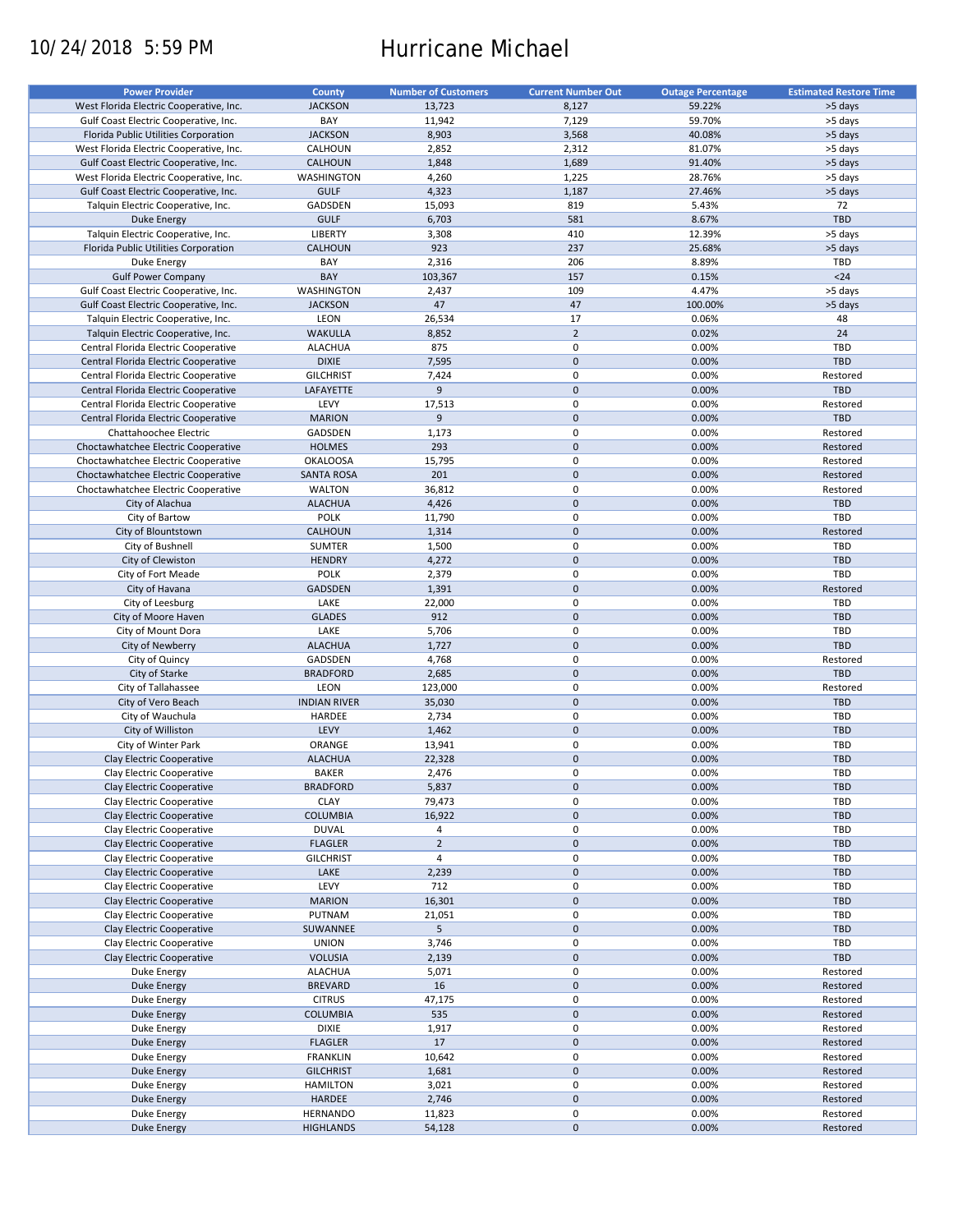### 10/24/2018 5:59 PM Hurricane Michael

| Duke Energy                                        | HILLSBOROUGH        | 24             | $\pmb{0}$           | 0.00% | Restored   |
|----------------------------------------------------|---------------------|----------------|---------------------|-------|------------|
| <b>Duke Energy</b>                                 | <b>JEFFERSON</b>    | 4,829          | $\mathbf 0$         | 0.00% | Restored   |
| Duke Energy                                        | LAFAYETTE           | 880            | 0                   | 0.00% | Restored   |
| <b>Duke Energy</b>                                 | LAKE                | 85,247         | $\mathbf 0$         | 0.00% | Restored   |
|                                                    |                     |                |                     |       |            |
| Duke Energy                                        | LEON                | 66             | $\pmb{0}$           | 0.00% | Restored   |
| <b>Duke Energy</b>                                 | LEVY                | 3,840          | $\mathbf 0$         | 0.00% | Restored   |
| Duke Energy                                        | <b>MADISON</b>      | 4,037          | 0                   | 0.00% | Restored   |
| <b>Duke Energy</b>                                 | <b>MARION</b>       | 66,784         | $\mathbf 0$         | 0.00% | Restored   |
|                                                    |                     |                |                     |       |            |
| Duke Energy                                        | ORANGE              | 370,927        | 0                   | 0.00% | Restored   |
| <b>Duke Energy</b>                                 | <b>OSCEOLA</b>      | 48,545         | $\mathbf 0$         | 0.00% | Restored   |
| Duke Energy                                        | PASCO               | 140,774        | 0                   | 0.00% | Restored   |
| <b>Duke Energy</b>                                 | <b>PINELLAS</b>     | 526,150        | $\mathbf 0$         | 0.00% | Restored   |
|                                                    | <b>POLK</b>         |                | $\pmb{0}$           | 0.00% |            |
| Duke Energy                                        |                     | 103,167        |                     |       | Restored   |
| <b>Duke Energy</b>                                 | SEMINOLE            | 154,215        | $\mathbf 0$         | 0.00% | Restored   |
| Duke Energy                                        | SUMTER              | 10,453         | $\pmb{0}$           | 0.00% | Restored   |
| <b>Duke Energy</b>                                 | SUWANNEE            | 833            | $\pmb{0}$           | 0.00% | Restored   |
|                                                    |                     |                | $\pmb{0}$           |       |            |
| Duke Energy                                        | <b>TAYLOR</b>       | 6,261          |                     | 0.00% | Restored   |
| <b>Duke Energy</b>                                 | <b>VOLUSIA</b>      | 81,049         | $\pmb{0}$           | 0.00% | Restored   |
| Duke Energy                                        | WAKULLA             | 7,063          | $\pmb{0}$           | 0.00% | Restored   |
| Escambia River Electric Cooperative, Inc.          | <b>ESCAMBIA</b>     | 3,452          | $\pmb{0}$           | 0.00% | TBD        |
|                                                    |                     |                | $\pmb{0}$           |       |            |
| Escambia River Electric Cooperative, Inc.          | <b>SANTA ROSA</b>   | 7,544          |                     | 0.00% | <b>TBD</b> |
| Florida Keys Electric Cooperative                  | <b>MONROE</b>       | 31,941         | $\pmb{0}$           | 0.00% | <b>TBD</b> |
| Florida Power and Light Company                    | <b>ALACHUA</b>      | 1,245          | 0                   | 0.00% | <b>TBD</b> |
| Florida Power and Light Company                    | <b>BAKER</b>        | 5,516          | $\pmb{0}$           | 0.00% | <b>TBD</b> |
|                                                    | <b>BRADFORD</b>     |                | $\pmb{0}$           |       | TBD        |
| Florida Power and Light Company                    |                     | 4,070          |                     | 0.00% |            |
| Florida Power and Light Company                    | <b>BREVARD</b>      | 312,828        | $\pmb{0}$           | 0.00% | <b>TBD</b> |
| Florida Power and Light Company                    | <b>BROWARD</b>      | 939,530        | 0                   | 0.00% | TBD        |
| Florida Power and Light Company                    | <b>CHARLOTTE</b>    | 116,579        | $\mathbf 0$         | 0.00% | <b>TBD</b> |
| Florida Power and Light Company                    | <b>CLAY</b>         | 910            | $\pmb{0}$           | 0.00% | <b>TBD</b> |
|                                                    |                     |                |                     |       |            |
| Florida Power and Light Company                    | <b>COLLIER</b>      | 215,499        | $\mathbf 0$         | 0.00% | <b>TBD</b> |
| Florida Power and Light Company                    | <b>COLUMBIA</b>     | 14,144         | 0                   | 0.00% | TBD        |
| Florida Power and Light Company                    | <b>DESOTO</b>       | 16,855         | $\mathbf 0$         | 0.00% | <b>TBD</b> |
| Florida Power and Light Company                    | <b>DUVAL</b>        | 9              | $\pmb{0}$           | 0.00% | TBD        |
|                                                    |                     |                |                     |       |            |
| Florida Power and Light Company                    | <b>FLAGLER</b>      | 59,608         | $\pmb{0}$           | 0.00% | <b>TBD</b> |
| Florida Power and Light Company                    | <b>GLADES</b>       | 3,508          | 0                   | 0.00% | TBD        |
| Florida Power and Light Company                    | HARDEE              | 33             | $\mathbf 0$         | 0.00% | <b>TBD</b> |
| Florida Power and Light Company                    | <b>HENDRY</b>       | 9,892          | $\pmb{0}$           | 0.00% | TBD        |
|                                                    |                     |                |                     |       |            |
| Florida Power and Light Company                    | <b>HIGHLANDS</b>    | 519            | $\mathbf 0$         | 0.00% | <b>TBD</b> |
| Florida Power and Light Company                    | <b>INDIAN RIVER</b> | 57,796         | $\pmb{0}$           | 0.00% | TBD        |
| Florida Power and Light Company                    | LEE                 | 266,497        | $\mathbf 0$         | 0.00% | <b>TBD</b> |
| Florida Power and Light Company                    | MANATEE             | 188,203        | $\pmb{0}$           | 0.00% | TBD        |
|                                                    |                     |                |                     |       |            |
| Florida Power and Light Company                    | <b>MARTIN</b>       | 94,739         | $\mathbf 0$         | 0.00% | <b>TBD</b> |
| Florida Power and Light Company                    | MIAMI-DADE          | 1,138,406      | $\pmb{0}$           | 0.00% | <b>TBD</b> |
| Florida Power and Light Company                    | <b>MONROE</b>       | 94             | $\mathbf 0$         | 0.00% | <b>TBD</b> |
| Florida Power and Light Company                    | NASSAU              | 22,701         | 0                   | 0.00% | <b>TBD</b> |
|                                                    | <b>OKEECHOBEE</b>   |                |                     |       |            |
| Florida Power and Light Company                    |                     | 20,142         | $\mathbf 0$         | 0.00% | <b>TBD</b> |
| Florida Power and Light Company                    | ORANGE              | 3              | $\pmb{0}$           | 0.00% | <b>TBD</b> |
| Florida Power and Light Company                    | <b>OSCEOLA</b>      | $\overline{3}$ | $\mathbf 0$         | 0.00% | <b>TBD</b> |
| Florida Power and Light Company                    | PALM BEACH          | 750,041        | $\mathbf 0$         | 0.00% | TBD        |
| Florida Power and Light Company                    | PUTNAM              | 20,144         | $\mathbf 0$         | 0.00% | <b>TBD</b> |
|                                                    |                     |                |                     |       |            |
| Florida Power and Light Company                    | SARASOTA            | 270,158        | 0                   | 0.00% | TBD        |
| Florida Power and Light Company                    | SEMINOLE            | 55,586         | $\mathbf 0$         | 0.00% | <b>TBD</b> |
| Florida Power and Light Company                    | ST. JOHNS           | 91,015         | 0                   | 0.00% | TBD        |
| Florida Power and Light Company                    | ST. LUCIE           | 129,369        | $\mathbf 0$         | 0.00% | <b>TBD</b> |
|                                                    |                     |                |                     |       |            |
| Florida Power and Light Company                    | SUWANNEE            | 5,025          | 0                   | 0.00% | TBD        |
| Florida Power and Light Company                    | <b>UNION</b>        | 1,637          | $\mathbf 0$         | 0.00% | <b>TBD</b> |
| Florida Power and Light Company                    | VOLUSIA             | 179,598        | 0                   | 0.00% | TBD        |
| Florida Public Utilities Corporation               | <b>LIBERTY</b>      | 773            | $\pmb{0}$           | 0.00% | >5 days    |
|                                                    |                     |                |                     |       |            |
| Florida Public Utilities Corporation               | NASSAU              | 15,989         | 0                   | 0.00% | Restored   |
| Fort Pierce Utilities Authority                    | <b>ST. LUCIE</b>    | 27,630         | $\mathbf 0$         | 0.00% | <b>TBD</b> |
| Gainesville (Gainesville Regional Utilities - GRU) | <b>ALACHUA</b>      | 94,473         | 0                   | 0.00% | TBD        |
| Glades Electric Cooperative, Inc.                  | <b>GLADES</b>       | 3,015          | $\mathbf 0$         | 0.00% | <b>TBD</b> |
|                                                    |                     |                |                     |       |            |
| Glades Electric Cooperative, Inc.                  | HARDEE              | 0              | 0                   |       | TBD        |
| Glades Electric Cooperative, Inc.                  | <b>HENDRY</b>       | 3,530          | $\pmb{0}$           | 0.00% | <b>TBD</b> |
| Glades Electric Cooperative, Inc.                  | <b>HIGHLANDS</b>    | 7,321          | $\pmb{0}$           | 0.00% | <b>TBD</b> |
| Glades Electric Cooperative, Inc.                  | <b>OKEECHOBEE</b>   | 2,278          | $\pmb{0}$           | 0.00% | <b>TBD</b> |
|                                                    |                     |                |                     |       |            |
| Green Cove Springs Electric                        | <b>CLAY</b>         | 3,889          | $\pmb{0}$           | 0.00% | <b>TBD</b> |
| Gulf Coast Electric Cooperative, Inc.              | <b>WALTON</b>       | 100            | $\pmb{0}$           | 0.00% | TBD        |
| <b>Gulf Power Company</b>                          | <b>ESCAMBIA</b>     | 152,984        | $\pmb{0}$           | 0.00% | Restored   |
| <b>Gulf Power Company</b>                          | <b>HOLMES</b>       | 2,572          | $\pmb{0}$           | 0.00% | Restored   |
|                                                    |                     |                |                     |       |            |
| <b>Gulf Power Company</b>                          | <b>JACKSON</b>      | 1,375          | $\pmb{0}$           | 0.00% | Restored   |
| <b>Gulf Power Company</b>                          | <b>OKALOOSA</b>     | 94,172         | $\pmb{0}$           | 0.00% | Restored   |
| <b>Gulf Power Company</b>                          | <b>SANTA ROSA</b>   | 72,563         | $\pmb{0}$           | 0.00% | Restored   |
| <b>Gulf Power Company</b>                          | <b>WALTON</b>       | 23,578         | $\mathsf{O}\xspace$ | 0.00% | Restored   |
|                                                    |                     |                |                     |       |            |